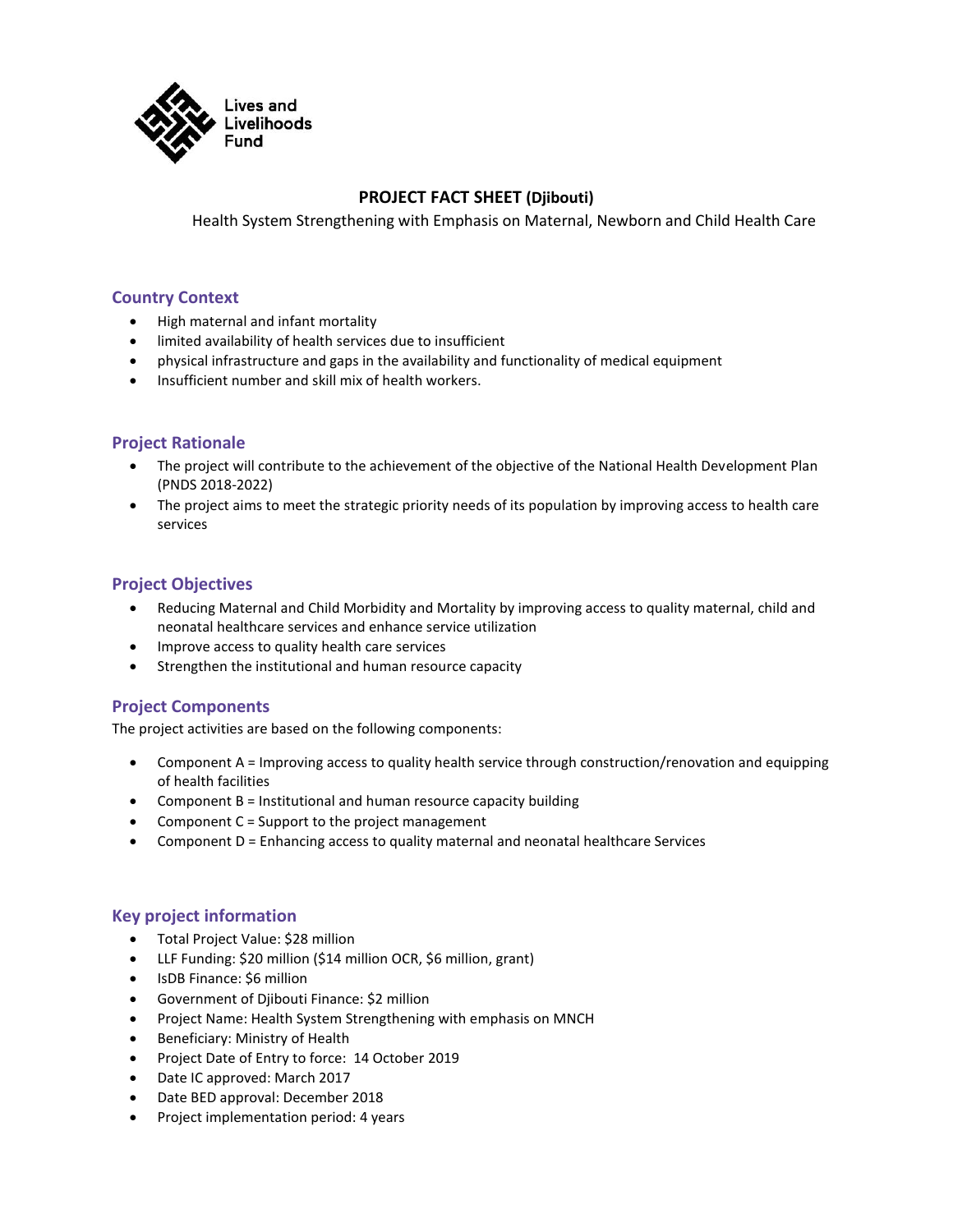

# **Expected Outcomes**

- Reducing Maternal and Child Morbidity and Mortality by improving access to quality maternal, child and neonatal healthcare services and enhance service utilization
- The project will contribute to the Global target of reducing Maternal Mortality Ratio (≤70 per 100,000 live births), the neonatal mortality ( $\leq 12$  per 1,000 live births) and the under-5 mortality ( $\leq 25$  per 1,000 live births)

## **Benefits and impact**

- Improve access and quality of health services through construction/renovation and equipping of health facilities
- The project will benefit around 850 000 inhabitants in the capital and in the interior regions.
- Health workers shall also benefit through the various training programs included under the project
- Improvement access to health services quality health especially for mothers and children
- Strengthened capacity of institutional and human resources
- Over 250,000 inhabitants (primarily mothers and children) with access to quality Maternal and Child Health Services
- Equipping and rehabilitation of Bouffard Hospital for transformation to MNCH referral center (with related MNCH services)
- Equipping Dar-El Hanan hospital for emergency, obstetric, and lab services
- Rehabilitated Emergency units within Peltier and Balbala hospitals
- 4 PHC units renovated/constructed and equipped in regional centers
- Laboratory, extending National public health lab and equipping it, new building being developed.
- Revised national in-service training program with relevant MNCH training included in the CME program (long term specialization training and short-term training).
- Strengthened Maternal Death and Surveillance Response (MDSR) system
- Strengthened M&E system with acquisition of ICT equipment

## **Strategic departments and services**

- Maternal, Newborn and Child Health MNCH
- Medical Services

## **Donor Partners**

• **Abu Dhabi Fund for Development (ADFD)**

The Abu Dhabi Fund for Development (ADFD) is an aid agency established by the government of Abu Dhabi in 1971. ADFD aims to help developing countries to achieve sustainable socio-economic growth; through financial assistance in the forms of concessionary loans, managing government grants and equities. ADFD also peruses investments in order to encourage the private sector in the recipient countries to play an essential part in accelerating the economic development process,

and at the same time playing a pivotal role in strengthening and diversifying the future resources of the Fund.

• **Bill and Melinda Gates Foundation (BMGF)**

The Bill & Melinda Gates Foundation (BMGF) is an American private foundation based in Seattle, Washington. The primary goal of the foundation is to enhance healthcare and reduce extreme poverty across the globe and to expand educational